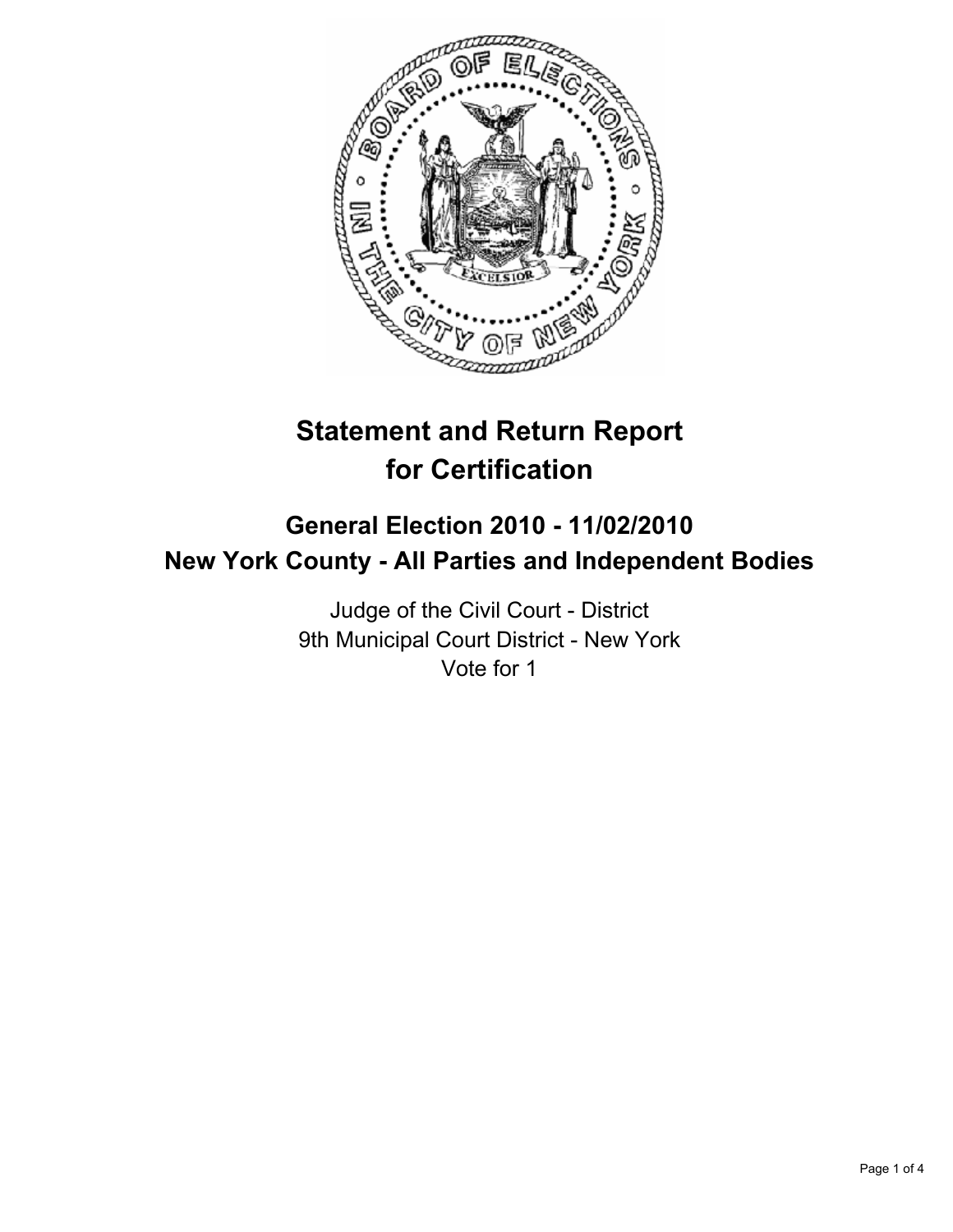

#### **Assembly District 66**

| <b>PUBLIC COUNTER</b>                 | 1,987 |
|---------------------------------------|-------|
| <b>EMERGENCY</b>                      |       |
| ABSENTEE/MILITARY                     | 58    |
| <b>AFFIDAVIT</b>                      | 46    |
| <b>Total Ballots</b>                  | 2,128 |
| <b>GERALD LEBOVITS (DEMOCRATIC)</b>   | 1,561 |
| <b>GERALD LEBOVITS (INDEPENDENCE)</b> | 94    |
| <b>Total Votes</b>                    | 1,655 |
| Unrecorded                            | 473   |

#### **Assembly District 68**

| <b>PUBLIC COUNTER</b>               | 1,039 |
|-------------------------------------|-------|
| <b>EMERGENCY</b>                    | 0     |
| ABSENTEE/MILITARY                   | 42    |
| <b>AFFIDAVIT</b>                    | 16    |
| <b>Total Ballots</b>                | 1,126 |
| <b>GERALD LEBOVITS (DEMOCRATIC)</b> | 664   |
| GERALD LEBOVITS (INDEPENDENCE)      | 89    |
| FERNANDO FERRER (WRITE-IN)          |       |
| <b>Total Votes</b>                  | 754   |
| Unrecorded                          | 372   |

## **Assembly District 73**

| <b>PUBLIC COUNTER</b>               | 13,084         |
|-------------------------------------|----------------|
| <b>EMERGENCY</b>                    | 0              |
| ABSENTEE/MILITARY                   | 640            |
| <b>AFFIDAVIT</b>                    | 173            |
| <b>Total Ballots</b>                | 14,158         |
| <b>GERALD LEBOVITS (DEMOCRATIC)</b> | 8,187          |
| GERALD LEBOVITS (INDEPENDENCE)      | 1,149          |
| DENNIS RUSH (WRITE-IN)              | 1              |
| ED KOCH (WRITE-IN)                  | $\overline{2}$ |
| <b>GEORGE H. BUSH (WRITE-IN)</b>    | 1              |
| JANE DOE (WRITE-IN)                 | $\overline{2}$ |
| LARRY ROSENSTOCK (WRITE-IN)         | $\overline{2}$ |
| MICKEY MOUSE (WRITE-IN)             | 1              |
| NO NAME (WRITE-IN)                  | 3              |
| NORMAN (WRITE-IN)                   | $\overline{2}$ |
| RUDY GIULIANI (WRITE-IN)            | 1              |
| <b>Total Votes</b>                  | 9,351          |
| Unrecorded                          | 4,807          |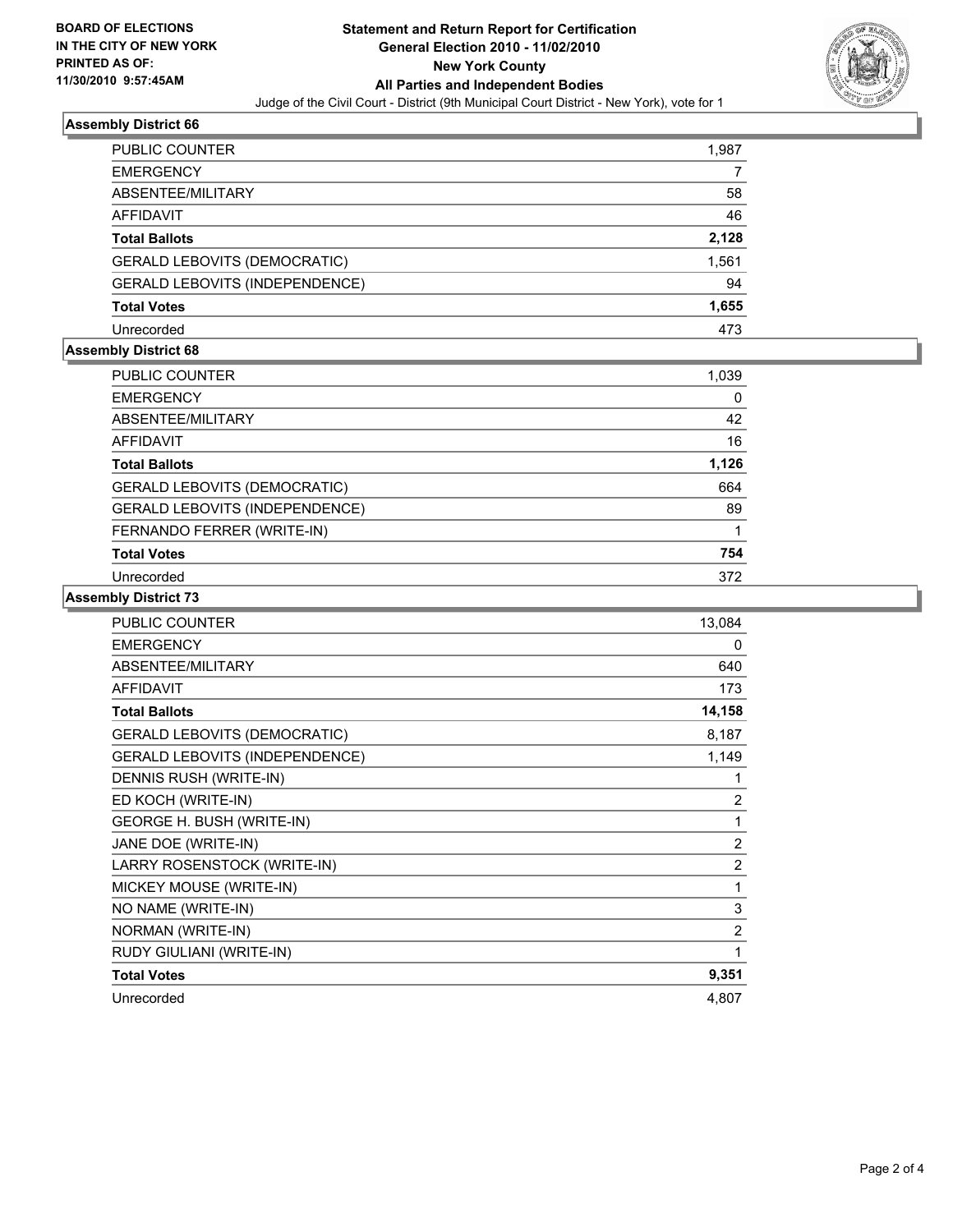

## **Assembly District 74**

| PUBLIC COUNTER                      | 771 |
|-------------------------------------|-----|
| <b>EMERGENCY</b>                    | 0   |
| ABSENTEE/MILITARY                   | 25  |
| AFFIDAVIT                           | 31  |
| <b>Total Ballots</b>                | 851 |
| <b>GERALD LEBOVITS (DEMOCRATIC)</b> | 566 |
| GERALD LEBOVITS (INDEPENDENCE)      | 51  |
| <b>BRIDGET CAGNEY (WRITE-IN)</b>    |     |
| MICHAEL BLOOMBERG (WRITE-IN)        |     |
| <b>WARREN BUFFETT (WRITE-IN)</b>    |     |
| <b>Total Votes</b>                  | 620 |
| Unrecorded                          | 231 |

**Assembly District 75**

| <b>PUBLIC COUNTER</b>               | 8,915 |
|-------------------------------------|-------|
| <b>EMERGENCY</b>                    | 7     |
| ABSENTEE/MILITARY                   | 334   |
| <b>AFFIDAVIT</b>                    | 233   |
| <b>Total Ballots</b>                | 9,679 |
| <b>GERALD LEBOVITS (DEMOCRATIC)</b> | 6,419 |
| GERALD LEBOVITS (INDEPENDENCE)      | 678   |
| ALVIN MAXMAN (WRITE-IN)             | 1     |
| FORD JOACHIM (WRITE-IN)             | 1     |
| <b>GEORGE SANDERS (WRITE-IN)</b>    | 1     |
| MARY L. DUNN (WRITE-IN)             | 1     |
| MELEENA BOWERS (WRITE-IN)           | 1     |
| MITT ROMNEY (WRITE-IN)              | 1     |
| NO NAME (WRITE-IN)                  | 3     |
| NONE (WRITE-IN)                     | 1     |
| RUDY GIULIANI (WRITE-IN)            | 1     |
| RUSS FORD (WRITE-IN)                | 1     |
| SHERRI MAXMAN (WRITE-IN)            | 1     |
| STEVEN SETTER (WRITE-IN)            | 1     |
| YOGI BERRA (WRITE-IN)               | 1     |
| <b>Total Votes</b>                  | 7,112 |
| Unrecorded                          | 2.567 |